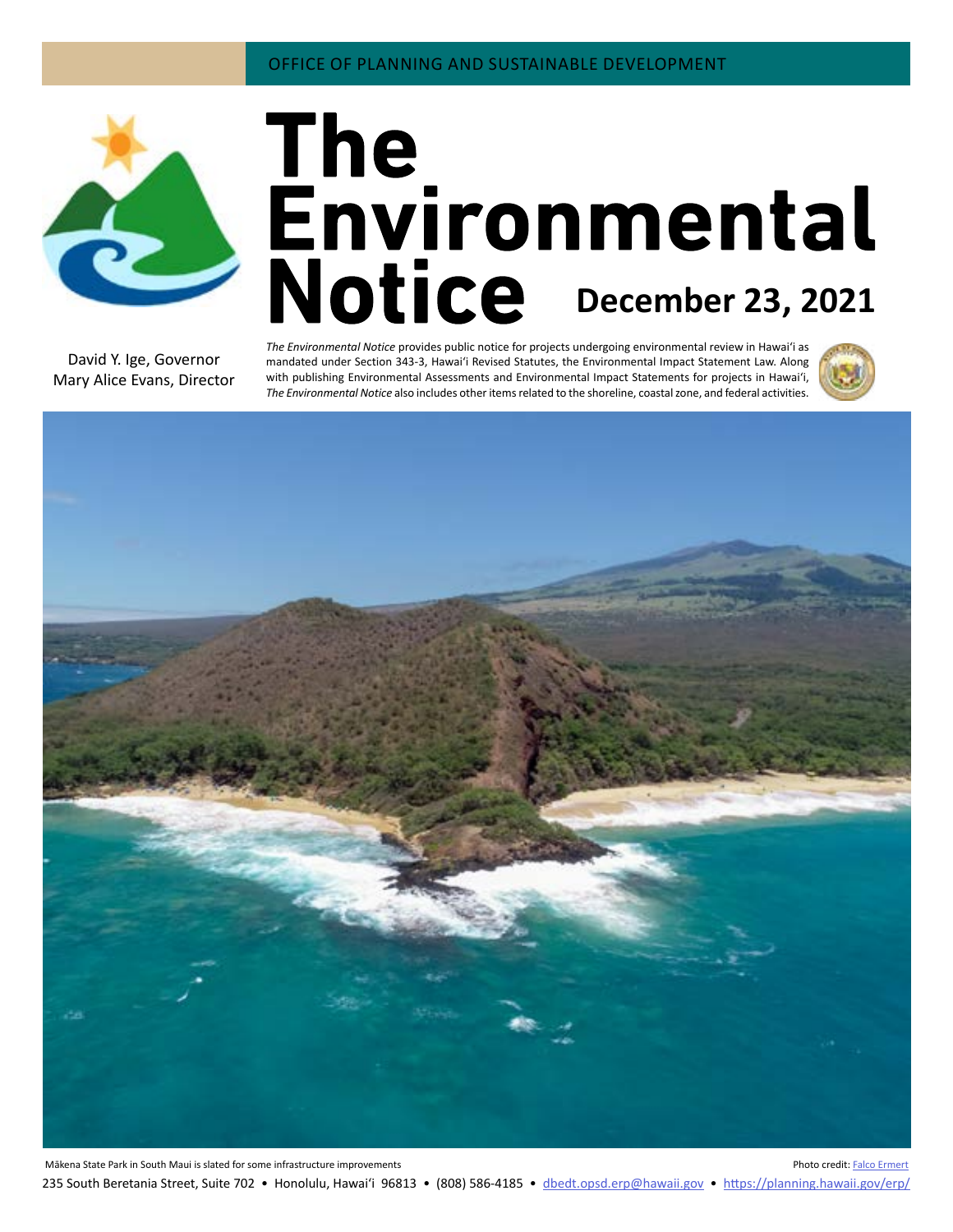# TABLE OF CONTENTS

| <b>KAUA'I</b>                                                                                                                                                                                                                     |  |
|-----------------------------------------------------------------------------------------------------------------------------------------------------------------------------------------------------------------------------------|--|
|                                                                                                                                                                                                                                   |  |
| <b>MAUI</b>                                                                                                                                                                                                                       |  |
|                                                                                                                                                                                                                                   |  |
|                                                                                                                                                                                                                                   |  |
|                                                                                                                                                                                                                                   |  |
| O'AHU                                                                                                                                                                                                                             |  |
| Hale Moiliili 820 Isenberg Street--Draft EA (AFNSI)<br>2012 - 2022 - 2022 - 2022 - 2022 - 2022 - 2022 - 2023 - 2024 - 2024 - 2024 - 2023 - 2022 - 2022 - 2022 - 2023 - 2023 - 2024 - 2024 - 2023 - 2024 - 2022 - 2023 - 2024 - 20 |  |
| Sand Island Wastewater Treatment Plant Bioconversion Facility Upgrades--Draft EA (AFNSI) <sub>-------------------</sub> 5                                                                                                         |  |
| Kamehameha Highway Pedestrian Safety Project, Vicinity of Laniakea--Final EA (FONSI)_________________________6                                                                                                                    |  |
|                                                                                                                                                                                                                                   |  |
|                                                                                                                                                                                                                                   |  |
| <b>COASTAL ZONE MANAGEMENT NOTICES</b>                                                                                                                                                                                            |  |
|                                                                                                                                                                                                                                   |  |
| <b>SHORELINE NOTICES</b>                                                                                                                                                                                                          |  |
|                                                                                                                                                                                                                                   |  |
|                                                                                                                                                                                                                                   |  |
|                                                                                                                                                                                                                                   |  |
|                                                                                                                                                                                                                                   |  |
|                                                                                                                                                                                                                                   |  |

# Announcements

The website for the Environmental Review Program (ERP) is now live and can be accessed at<https://planning.hawaii.gov/erp/> For now, links on the site will lead to our pre-existing SharePoint site, which houses a number of libraries of various documents. Soon, the documents will be transferred to a different server, and all the existing documents will have a new URL. More details will follow!

# Statewide Map of New HRS Chapter 343 Documents & Determinations

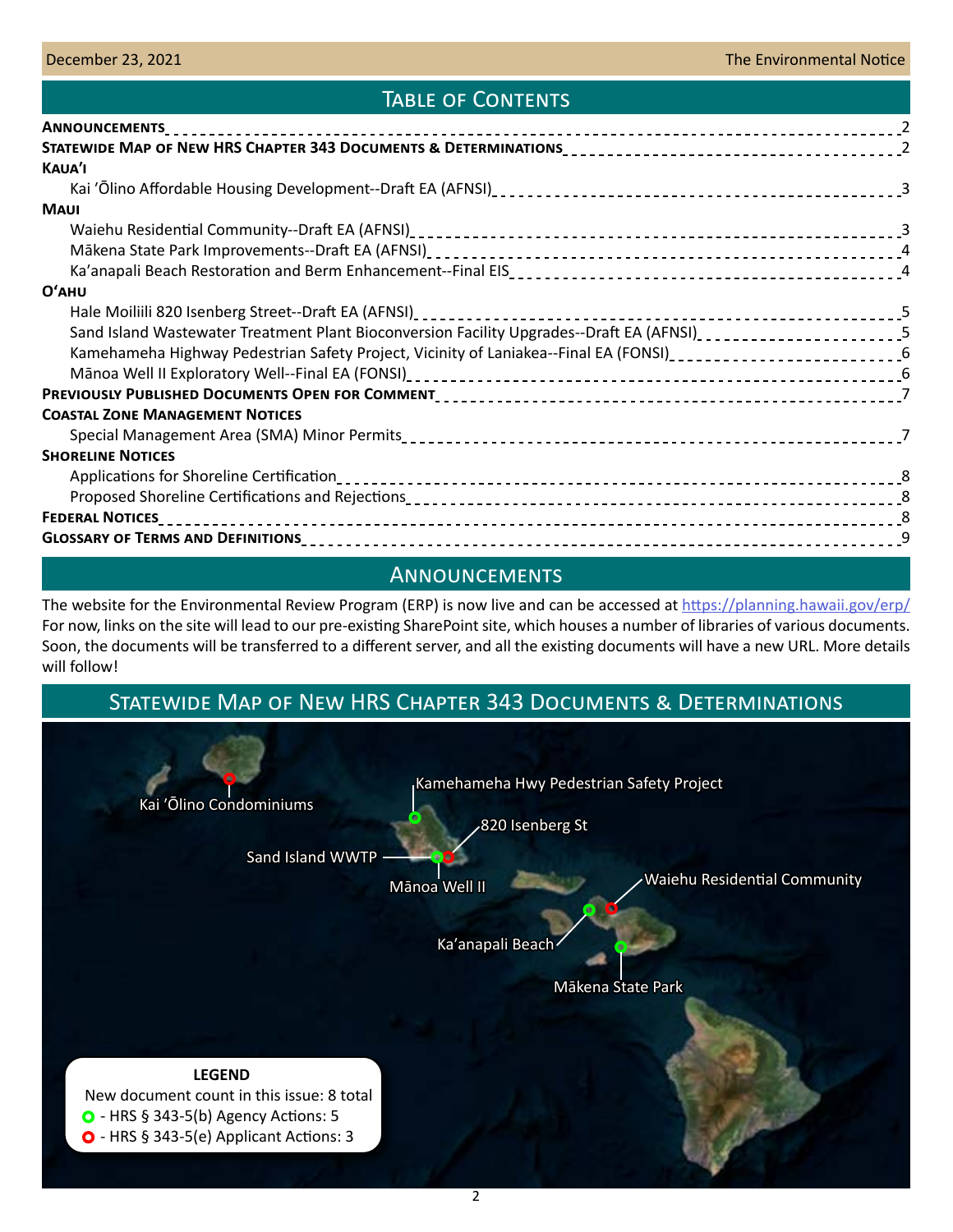# Kauaʹi

# <span id="page-2-0"></span>**Kai** ʹ**[Ōlino Affordable Housing Development--Draft EA \(AFNSI\)](http://oeqc2.doh.hawaii.gov/Doc_Library/2021-12-23-KA-DEA-Kai-Olino-Affordable-Housing-Development.pdf)**

| HRS §343-<br>5(a) Trigger  | (1) Propose the use of state or county lands or the use of state or county funds<br>(3) Propose any use within a shoreline area                                                                                                                 |
|----------------------------|-------------------------------------------------------------------------------------------------------------------------------------------------------------------------------------------------------------------------------------------------|
| District(s)                | Kōloa                                                                                                                                                                                                                                           |
| TMK(s)                     | $(4)$ 2-1-010:062                                                                                                                                                                                                                               |
| Permit(s)                  | Building Permits, Received Approval for Project Development Use Permit PDU-2005-7, Class IV Zoning Permit Z-IV-2005-7,<br>and SMA Use Permit SMA (U)-2005-4                                                                                     |
| <b>Approving</b><br>Agency | Kaua'i County Housing Agency<br>Adam Roversi, (808) 241-4444, aroversi@kauai.gov<br>4444 Rice Street, Suite 330, Lihu'e, HI 96766                                                                                                               |
| Applicant                  | Ahē Group; 157 Makawao Street, Kailua, HI 96734<br>Makani Maeva, (808) 263-7657, mm@ahegroup.com                                                                                                                                                |
| <b>Consultant</b>          | Dudek; 970 North Kalaheo Ave, Suite C206, Kailua, HI 96734<br>Kristin Arakawa, (808) 202-0022, dudekhawaii@dudek.com                                                                                                                            |
| <b>Status</b>              | Statutory 30-day public review and comment period starts. Comments are due by January 24, 2022. Please click on title<br>link above to read the document, then send comments to the approving agency and copy the applicant and the consultant. |

In response to the critical need for affordable housing, Āhē Group is proposing to repurpose the planned Kai ʹŌlino development for affordable housing in 'Ele'ele, Kaua'i. Originally part of a larger uncompleted residential project, the project site was partially developed by previous owners for condominiums. While the condominiums were not completed during the original construction, all the entitlements, investigative reports, and initial construction of the site, including mass clearing, grading, retaining walls, parking pads, roadways, and underground utilities were completed. Following the original construction plans, the proposed project would consist of three residential buildings for a total of 75 multi-family housing units, which would provide 48 new affordable rental units for low-income households and 27 new market rate residential units. The affordable housing would accommodate a blend of affordable incomes, as well as serve families and individuals experiencing homelessness.

# **MAUI**

## **[Waiehu Residential Community--Draft EA \(AFNSI\)](http://oeqc2.doh.hawaii.gov/Doc_Library/2021-12-23-MA-DEA-Waiehu-Residential-Community.pdf)**

| <b>HRS §343-</b><br>5(a) Trigger | (1) Propose the use of state or county lands or the use of state or county funds<br>(6) Propose any amendments to existing county general plans where the amendment would result in designations other<br>than agriculture, conservation, or preservation |
|----------------------------------|-----------------------------------------------------------------------------------------------------------------------------------------------------------------------------------------------------------------------------------------------------------|
| District(s)                      | Wailuku                                                                                                                                                                                                                                                   |
| TMK(s)                           | $(2)$ 3-3-002:031                                                                                                                                                                                                                                         |
| Permit(s)                        | Numerous (see document)                                                                                                                                                                                                                                   |
| <b>Approving</b><br>Agency       | County of Maui, Department of Housing and Human Concerns<br>Buddy Almeida, (808) 270-7351, Buddy Almeida@co.maui.hi.us                                                                                                                                    |
| Applicant                        | Genova Construction Development; 555 Corporate Drive, Suite 120, Ladera Ranch, CA 92694<br>Brad Cook, (949) 306-2943, brad@genovacd.com                                                                                                                   |
| <b>Consultant</b>                | Chris Hart & Partners, Inc.; 2200 Main Street, Suite 527, Wailuku, HI 96793<br>Brett Davis, (808) 242-1955, Bdavis@chpmaui.com                                                                                                                            |
| <b>Status</b>                    | Statutory 30-day public review and comment period starts. Comments are due by January 24, 2022. Please click on title<br>link above to read the document, then send comments to the approving agency and copy the applicant and the consultant.           |

The proposed action is to develop a portion of the existing undeveloped 238-acre land situated west of Kahekili Highway. Approximately 158 acres of land will be developed as a new 100% affordable, 752-unit residential community along with associated infrastructure, roadways, and amenities such as park space, walking trails, and landscaping. All units within the proposed community are for sale at prices determined by the Housing and Urban Development (HUD) annual price guidelines. Out of the proposed 752 dwelling units, 184 will be multi-family units and 568 will be single-family units. The proposed plan includes six (6) different types of single-family development in order to provide a variety of housing options to future residents. The proposed project also includes a retail space of an approximately 17,400 square feet and three (3) parks totaling 6.3 acres. The proposed project will be made through the entitlement process described in Section 201H-38 of the Hawai'i Revised Statutes.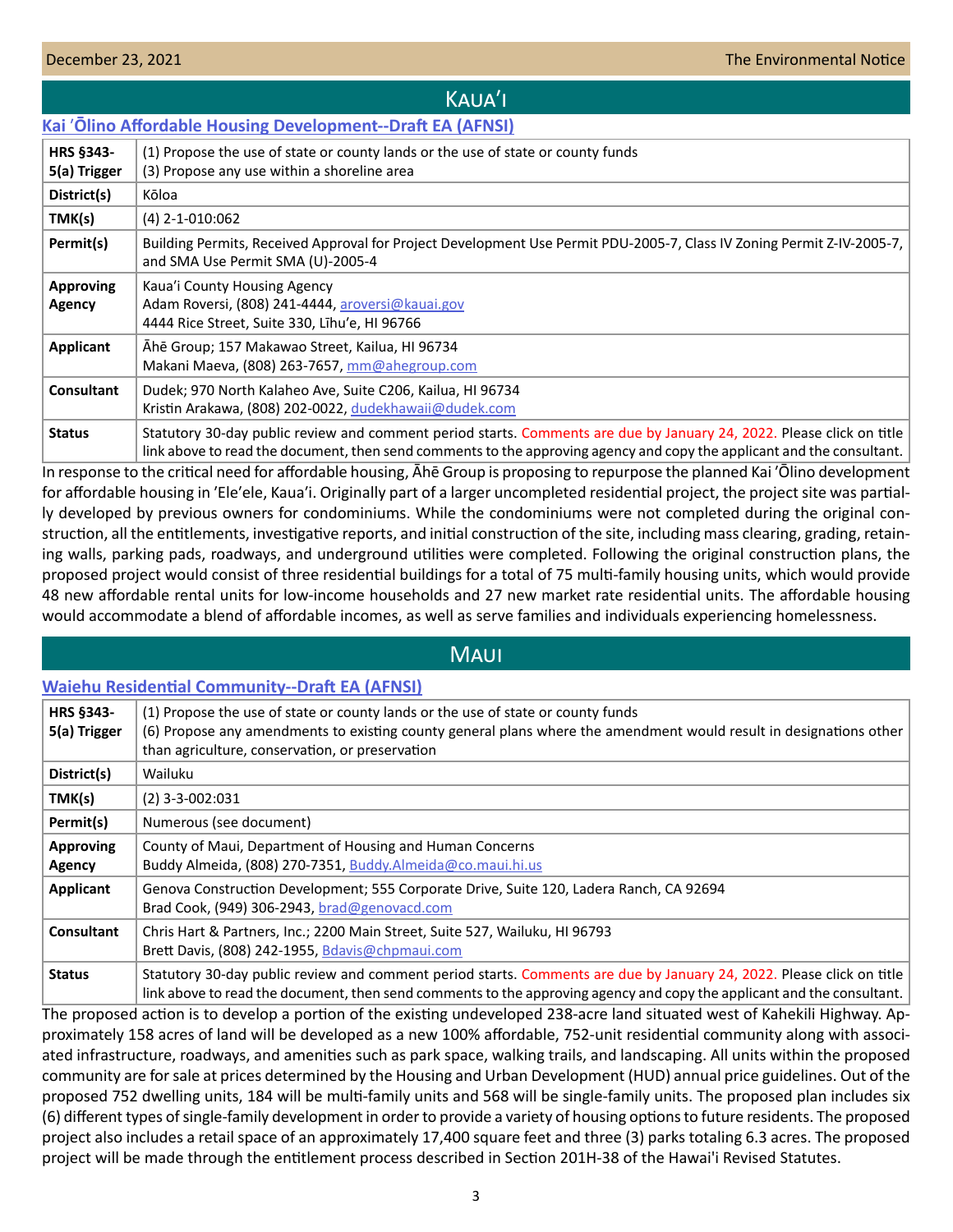# Maui (continued)

# <span id="page-3-0"></span>**[Mākena State Park Improvements--Draft EA \(AFNSI\)](http://oeqc2.doh.hawaii.gov/Doc_Library/2021-12-23-MA-DEA-Makena-State-Park-Improvements.pdf)**

| <b>HRS §343-</b><br>5(a) Trigger           | (1) Propose the use of state or county lands or the use of state or county funds                                                                                                                                           |
|--------------------------------------------|----------------------------------------------------------------------------------------------------------------------------------------------------------------------------------------------------------------------------|
| District(s)                                | Makawao                                                                                                                                                                                                                    |
| TMK(s)                                     | $(2)$ 2-1-006:030                                                                                                                                                                                                          |
| Permit(s)                                  | Numerous (see document)                                                                                                                                                                                                    |
| Proposing/<br><b>Determining</b><br>Agency | State of Hawai'i, Department of Land and Natural Resources (DLNR)<br>Curt Cottrell, (808) 587-0300, curt.a.cottrell@hawaii.gov<br>Division of State Parks, 1151 Punchbowl Street, Room 310, Honolulu, HI 96813             |
| <b>Consultant</b>                          | Munekiyo Hiraga; 305 High Street, Suite 104, Wailuku, HI 96793<br>Gwendolyn Leialoha Cheney Rivera, (808) 244-2015, planning@munekiyohiraga.com                                                                            |
| <b>Status</b>                              | Statutory 30-day public review and comment period starts. Comments are due by January 24, 2022. Please click on title<br>link above to read the document, then address comments to the DLNR at planning@munekiyohiraga.com |

The Department of Land and Natural Resources, Division of State Parks proposes to develop two (2) new comfort stations, associated water and wastewater holding tank infrastructure improvements, and parking lot improvements within two (2) existing parking areas, which occupy approximately 1.75 acres within a 132.035 parcel within Mākena State Park, identified by Tax Map Key number (2)2-1-006:030. The comfort stations will feature flushing toilets, sinks, bottle filling stations, and outdoor showers. Wastewater from the comfort stations will be retained in two (2) below-ground wastewater containment tanks for removal by pump truck and offsite treatment. Showers will drain to an onsite drainage basin. Parking improvements include paving, striping, signage, guardrail, and related improvements to the existing unpaved parking areas along the access driveways within the existing parking areas.

|                                      | Ka'anapali Beach Restoration and Berm Enhancement--Final EIS                                                                                                                                                 | <b>Grandfathered under old rules</b> |
|--------------------------------------|--------------------------------------------------------------------------------------------------------------------------------------------------------------------------------------------------------------|--------------------------------------|
| <b>HRS §343-</b><br>5(a) Trigger     | (1) Propose the use of state or county lands or the use of state or county funds<br>(2) Propose any use within any land classified as a conservation district<br>(3) Propose any use within a shoreline area |                                      |
| District(s)                          | Lahaina                                                                                                                                                                                                      |                                      |
| TMK(s)                               | Seaward of (2) 4-4-013:007, 006, 008, 013, 002, 001; 4-4-008:022, 019, 001, 002, 003, 005                                                                                                                    |                                      |
| Permit(s)                            | Numerous (see document)                                                                                                                                                                                      |                                      |
| Proposing<br><b>Agency</b>           | State of Hawai'i, Department of Land and Natural Resources<br>Kimberly Mills, (808) 587-0377, kimberly.mills@hawaii.gov<br>1151 Punchbowl St., Office of Conservation and Coastal Lands, Honolulu, HI 96813  |                                      |
| <b>Accepting</b><br><b>Authority</b> | State of Hawai'i, Office of the Governor<br>State Capitol, Executive Chambers, 415 South Beretania Street, Honolulu, HI 96813<br>The Honorable David Ige, (808) 586-0034, transmit.docs@hawaii.gov           |                                      |
| <b>Consultant</b>                    | N/A                                                                                                                                                                                                          |                                      |
| <b>Status</b>                        | Final EIS has been submitted and is pending acceptance by the accepting authority                                                                                                                            |                                      |

Beach restoration to the approximate condition of the 1988 shoreline is proposed for the section of Ka'anapali Beach between Hanakao'o Beach Park and Hanakao'o Point. Beach berm enhancement, which would raise the elevation of the dry beach by 3.5 feet for the section between Hanakaoʹo Point and Puʹu Kekaʹa. The approximately 75,000 cubic yards of sand needed for the proposed project would be recovered from an 8.5-acre sand deposit, located approximately 150 feet offshore of Puʹu Kekaʹa in 28 to 56 feet water depth. The proposed sand recovery method consists of a moored crane barge equipped with an clamshell bucket. Barges would be rotating between the sand deposit and two off-loading sites, where the barges would be moored to an elevated trestle or floating bridge to shore. The sand would be transferred to shore along the trestle or bridge system. Landbased equipment would then transfer the sand from the shoreline to the placement area where crews would spread sand along the shoreline.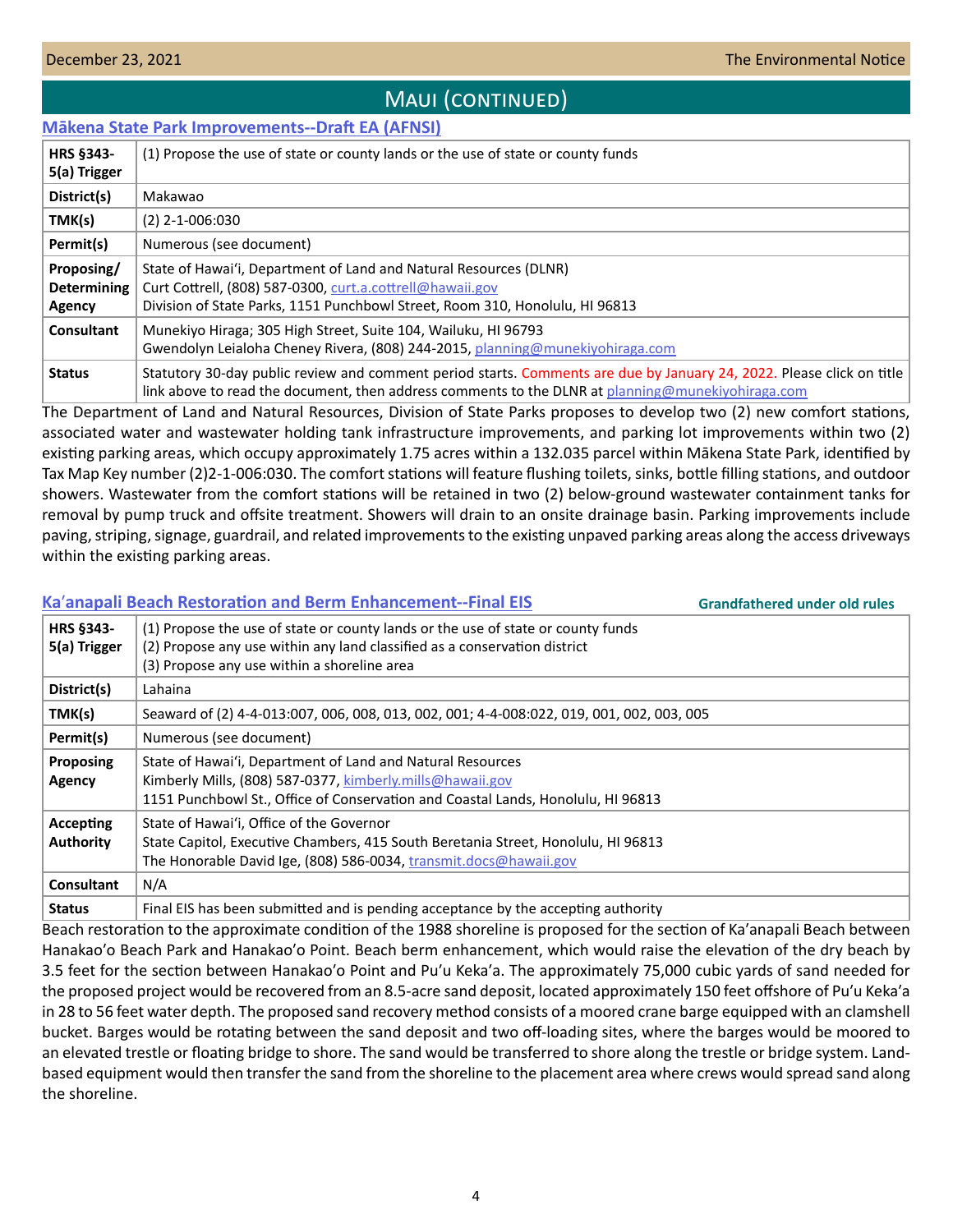# Oʻahu

# <span id="page-4-0"></span>**[Hale Moiliili 820 Isenberg Street--Draft EA \(AFNSI\)](http://oeqc2.doh.hawaii.gov/Doc_Library/2021-12-23-OA-DEA-Hale-Moiliili-820-Isenberg-Street.pdf)**

| <b>HRS §343-</b><br>5(a) Trigger | (1) Propose the use of state or county lands or the use of state or county funds                                                                                                                                                                |
|----------------------------------|-------------------------------------------------------------------------------------------------------------------------------------------------------------------------------------------------------------------------------------------------|
| District(s)                      | Honolulu                                                                                                                                                                                                                                        |
| TMK(s)                           | $(1)$ 2-7-008: 018 and 020                                                                                                                                                                                                                      |
| Permit(s)                        | DOH NPDES, DOH Community Noise, City and County Building Permits                                                                                                                                                                                |
| <b>Approving</b><br>Agency       | State of Hawai'i, Department of Hawaiian Home Lands<br>Darrell Ing, (808) 620-9276, darrell.h.ing@hawaii.gov<br>P.O. Box 1879, Honolulu, HI 96805                                                                                               |
| Applicant                        | Hale Moiliili LP; 1100 Alakea Street, 27th Floor, Honolulu, HI 96813<br>Kaloa Robinson, (808) 537-5220, kaloa@stanfordcarr.com                                                                                                                  |
| <b>Consultant</b>                | Environmental Communications, Inc.; P.O. Box 23609, Honolulu, HI 96823<br>Taeyong Kim, (808) 528-4661, tkim@environcom.com                                                                                                                      |
| <b>Status</b>                    | Statutory 30-day public review and comment period starts. Comments are due by January 24, 2022. Please click on title<br>link above to read the document, then send comments to the approving agency and copy the applicant and the consultant. |

The project site is located on lands that were formerly in use as the Bowl-O-Drome bowling alley and parking lot. The use was established in 1955 and ceased operations in 2004. The project will primarily provide beneficiaries of the Hawaiian Home Land Trust with access to much needed affordable rental housing in urban Honolulu. The project implements recommendations in the DHHL's Oʹahu Island Plan adopted by the Hawaiian Homes Commission in 2014. The leases for the workforce and affordable residential units are anticipated to be for a 75-year term. A 210-foot tall tower and podium will contain 277 dwelling units in studio, one-bedroom, two- bedroom, three-bedroom and three-bedroom townhome configurations. The commercial component of the project will include 4,680 square feet of retail space located on the ground floor. Parking for the complex will consist of approximately 277 residential stalls and 18 retail/commercial stalls for a total of 295 parking stalls in conformance with the City and County of Honolulu Land Use Ordinance.

# **[Sand Island Wastewater Treatment Plant Bioconversion Facility Upgrades--Draft EA \(AFNSI\)](http://oeqc2.doh.hawaii.gov/Doc_Library/2021-12-23-OA-DEA-Sand-Island-WWTP-Bioconversion-Facility-Upgrades.pdf)**

| <b>HRS §343-</b><br>5(a) Trigger           | (1) Propose the use of state or county lands or the use of state or county funds<br>(3) Propose any use within a shoreline area<br>(9)(A) Propose any wastewater treatment unit, except an individual wastewater system or a wastewater treatment unit<br>serving fewer than fifty single-family dwellings or the equivalent |
|--------------------------------------------|------------------------------------------------------------------------------------------------------------------------------------------------------------------------------------------------------------------------------------------------------------------------------------------------------------------------------|
| District(s)                                | Honolulu                                                                                                                                                                                                                                                                                                                     |
| TMK(s)                                     | (1) 1-5-041: 005 and 022 portion                                                                                                                                                                                                                                                                                             |
| Permit(s)                                  | FAA Form 7460-1; Covered Source Air Permit; NPDES NOI Forms C, F, & G; HRS, Chapter 6E Review, SMA Major; Zoning<br>Height Waiver; & Various other construction and building permit applications and construction plan review and approvals                                                                                  |
| Proposing/<br><b>Determining</b><br>Agency | City and County of Honolulu, Department of Environmental Services<br>Wesley Yokoyama, (808) 768-3486, dbrieck@honolulu.gov<br>1000 Uluohia Street, Suite 308, Kapolei, HI 96707                                                                                                                                              |
| <b>Consultant</b>                          | R. M. Towill Corporation; 2024 North King Street, Suite 200, Honolulu, HI 96819<br>Brian Takeda, (808) 842-1133, briant@rmtowill.com                                                                                                                                                                                         |
| <b>Status</b>                              | Statutory 30-day public review and comment period starts. Comments are due by January 24, 2022. Please click on title<br>link above to read the document, then address comments to the proposing/determining agency at briant@rmtowill.com                                                                                   |

The Department of Environmental Services proposes the Sand Island Wastewater Treatment Plant (SIWWTP) Bioconversion Facility Upgrades project to provide additional solids stream treatment capacity for the phased buildout process to upgrade the SIWWTP to meet secondary treatment effluent standards for the facility's wastewater flow. The project will address the requirements of a 2010 Consent decree to meet secondary treatment effluent standards by 2035. Phase 1 will provide secondary treatment for a portion of the projected 2055 planning flows by 2026, and Phase 2 will provide secondary treatment of the annual average design flow by 2035. The action will upgrade the capacity of the solids stream process and facilities. Phased facilities will include digesters, sludge storage tanks and a control building with associated infrastructure. Future digesters would be installed during Phase 2 of the project.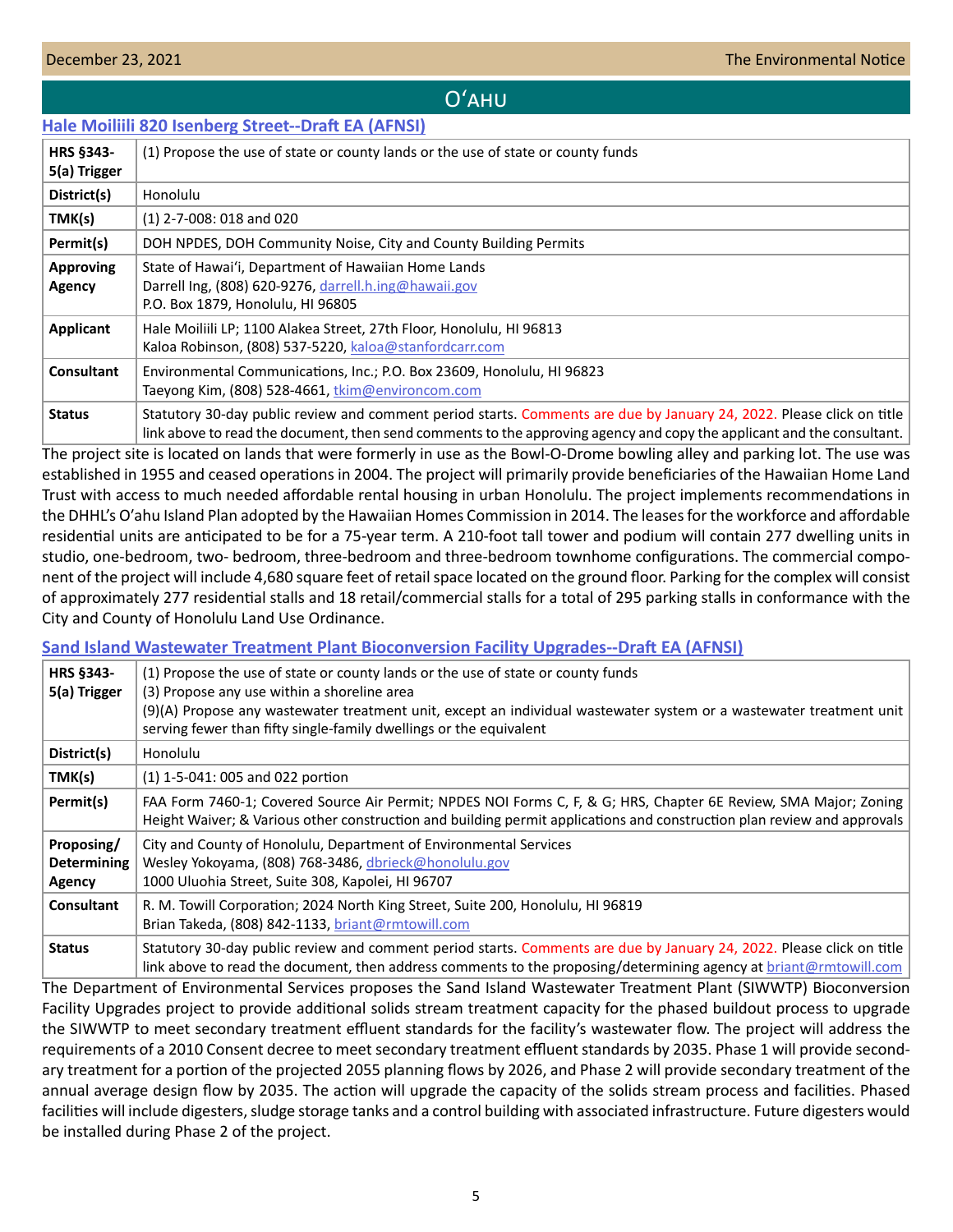<span id="page-5-0"></span>

| O'AHU (CONTINUED)                          |                                                                                                                                                                                                                                                                                                                                                         |  |  |  |
|--------------------------------------------|---------------------------------------------------------------------------------------------------------------------------------------------------------------------------------------------------------------------------------------------------------------------------------------------------------------------------------------------------------|--|--|--|
|                                            | <b>Kamehameha Highway Pedestrian Safety Project, Vicinity of Laniakea--Final EA (FONSI)</b>                                                                                                                                                                                                                                                             |  |  |  |
| <b>HRS §343-</b><br>5(a) Trigger           | (1) Propose the use of state or county lands or the use of state or county funds<br>(2) Propose any use within any land classified as a conservation district<br>(3) Propose any use within a shoreline area                                                                                                                                            |  |  |  |
| District(s)                                | Waialua                                                                                                                                                                                                                                                                                                                                                 |  |  |  |
| TMK(s)                                     | Kamehameha Highway (Route 83) right-of-way (ROW); 6-1-005: 026, 024; 6-1-009: 004, 021, 022; and 6-1-010: 019, 020                                                                                                                                                                                                                                      |  |  |  |
| Permit(s)                                  | HRS Chapter 6E-8 Review, Special Management Area Use Permit and Shoreline Setback Variance, Subdivision Application,<br>National Pollutant Discharge Elimination System for Stormwater Discharges Associated with Construction Activities, Com-<br>munity Noise Permit, Community Noise Variance, Grading, Grubbing, Stockpiling, and Excavation Permit |  |  |  |
| Proposing/<br><b>Determining</b><br>Agency | State of Hawai'i, Department of Transportation<br>Brian Tyau, (808) 587-6390, Brian.Tyau@hawaii.gov<br>869 Punchbowl Street, Honolulu, HI 96813                                                                                                                                                                                                         |  |  |  |
| <b>Consultant</b>                          | WSP USA Inc.; American Savings Bank Tower, 1001 Bishop Street, Suite 2400, Honolulu, HI 96813<br>Rachel Adams, (808) 566-2257, Rachel.Adams@wsp.com                                                                                                                                                                                                     |  |  |  |
| <b>Status</b>                              | Finding of No Significant Impact (FONSI) determination                                                                                                                                                                                                                                                                                                  |  |  |  |

The Department of Transportation's Highways Division (HDOT) is proposing roadway improvements to address pedestrian safety, shoreline erosion, congestion, and roadway reliability along Kamehameha Highway (Route 83) in the vicinity of Laniakea Beach on the North Shore of Oʹahu. The proposed action generally consists of realigning the roadway inland by about 80 feet from its current location from the Haleʹiwa side of Lauhulu Stream Bridge to the Haleʹiwa side of Kawailoa Stream Bridge.

# **M**ā**[noa Well II Exploratory Well--Final EA \(FONSI\)](http://oeqc2.doh.hawaii.gov/Doc_Library/2021-12-23-OA-FEA-Manoa-Well-II-Exploratory-Well.pdf)**

| <b>HRS §343-</b><br>5(a) Trigger           | (1) Propose the use of state or county lands or the use of state or county funds<br>(2) Propose any use within any land classified as a conservation district |
|--------------------------------------------|---------------------------------------------------------------------------------------------------------------------------------------------------------------|
| District(s)                                | Honolulu                                                                                                                                                      |
| TMK(s)                                     | $(1)$ 2-9-054:033                                                                                                                                             |
| Permit(s)                                  | Numerous (see document)                                                                                                                                       |
| Proposing/<br><b>Determining</b><br>Agency | City and County of Honolulu, Board of Water Supply<br>Rian Adachi, (808) 748-5943, radachi@hbws.org<br>630 South Beretania Street, Honolulu, HI 96843         |
| Consultant                                 | Shimabukuro, Endo & Yoshizaki, Inc.; 1126 12th Avenue #309, Honolulu, HI 96816<br>Howard Endo, (808) 737-1875, hendo@seyeng.com                               |
| <b>Status</b>                              | Finding of No Significant Impact (FONSI) determination                                                                                                        |

The Honolulu Board of Water Supply (BWS) proposes to improve the performance and reliability of the Metro Water System serving Mānoa and neighboring communities. A single well at the Mānoa Well II Station supplies potable water for Mānoa. Whenever this well needs service or maintenance, the region loses its water supply source and must rely on outside sources to supply Mānoa with potable water. The BWS proposes to add a second well to the Mānoa Well II Station to improve the overall reliability and performance of this urban water system. The production from the Station will remain the same even with the second well as only one well will be pumped at a time and no change in the Water Use Permit will be required. No adverse long-term impacts are anticipated from this project.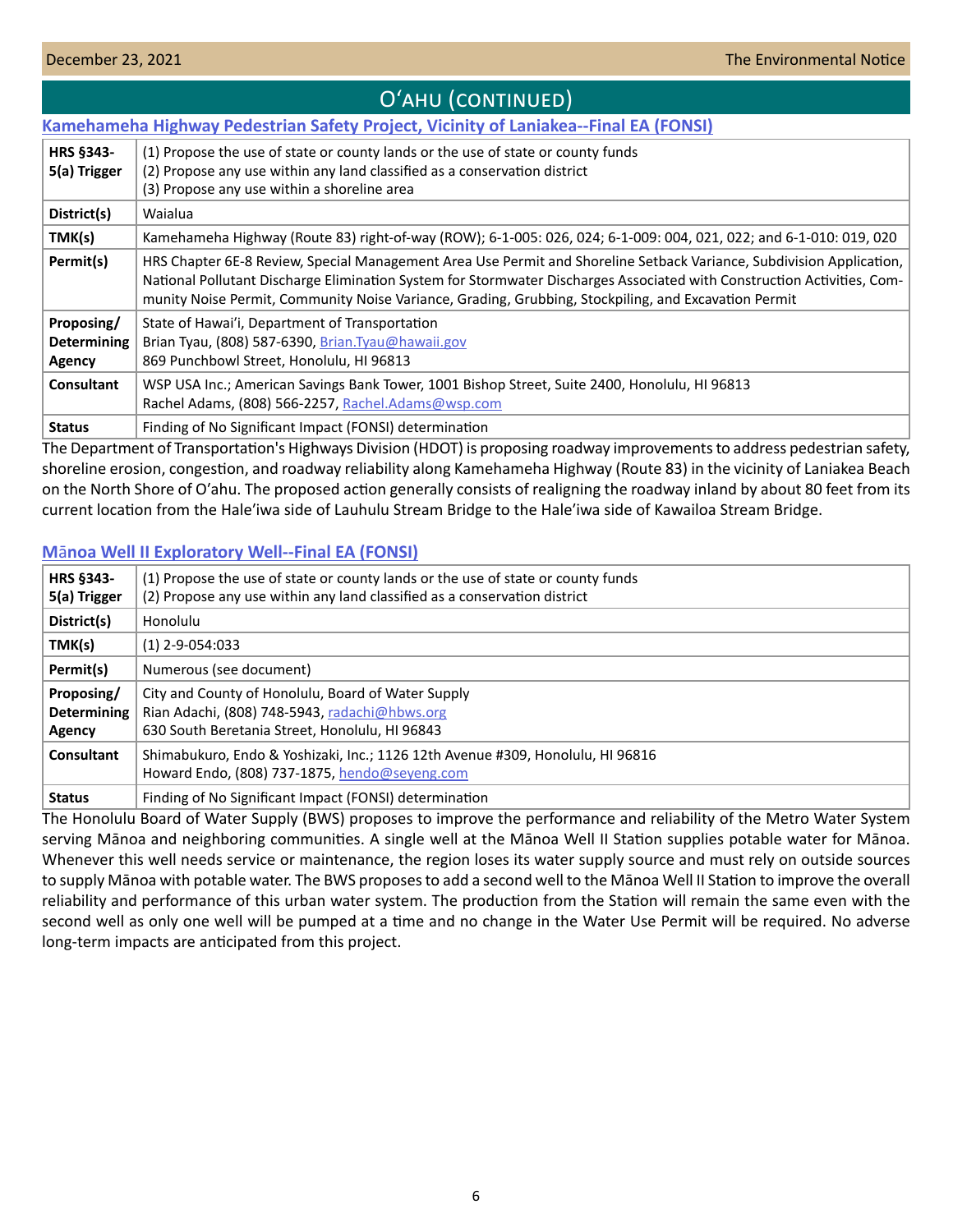# Previously Published Documents Open for Comment

<span id="page-6-0"></span>**Status:** The comment period for these projects began previously. Please click on the links below to read a document, then send comments to the relevant agency and copy any relevant applicant and/or consultant identified in the submission form that follows the initial agency letter.

## **Comments Due December 23, 2021**

## **Hawai**ʹ**i**

**[Meadow Gold Expansion--Draft EA \(AFNSI\)](http://oeqc2.doh.hawaii.gov/Doc_Library/2021-11-23-HA-DEA-Meadow-Gold-Expansion.pdf)**

## **Maui**

**[Kahana Bay Erosion Mitigation--2nd Draft EIS](http://oeqc2.doh.hawaii.gov/EA_EIS_Library/2021-11-08-MA-2nd-DEIS-Kahana-Bay-Erosion-Mitigation.pdf)**

## **L�na**ʹ**i**

**[Miki Basin Industrial Park--2nd Draft EA \(AFNSI\)](http://oeqc2.doh.hawaii.gov/Doc_Library/2021-11-23-LA-2nd-DEA-Miki-Basin-Industrial-Park.pdf)**

## **O**ʹ**ahu**

**[58-2 Makanale Single-Family Residences Project--Draft EA \(AFNSI\)](http://oeqc2.doh.hawaii.gov/Other_TEN_Publications/2021-11-23-OA-Chapter-25-DEA-58-2-Makanale-Single-Family-Residences.pdf) ROH Chapter 25**

## **Comments Due January 7, 2022**

## **Maui**

**[Kanaha Hotel at Kahului Airport--Draft EIS Vol. I](http://oeqc2.doh.hawaii.gov/Doc_Library/2021-11-23-MA-DEIS-Kanaha-Hotel-at-Kahului-Airport-Vol-I.pdf), [Vol. 2](http://oeqc2.doh.hawaii.gov/Doc_Library/2021-11-23-MA-DEIS-Kanaha-Hotel-at-Kahului-Airport-Vol-II.pdf) and [Scoping Meeting Audio recording](http://oeqc2.doh.hawaii.gov/Doc_Library/2021-11-23-MA-DEIS-Kanaha-Hotel-at-Kahului-Airport-Scoping-Mtg-Audio.m4a)**

## **O**ʹ**ahu**

**[Interstate H1 Eastbound Improvements, Ola Lane to Likelike Highway Off-ramp--Draft EA \(AFNSI\)](http://oeqc2.doh.hawaii.gov/Doc_Library/2021-12-08-OA-DEA-Interstate-H1-Eastbound-Improvements,-Ola-Lane-to-Likelike-Highway-Off-ramp.pdf)**

**[Kanoelani Elementary School Shade Structure--Draft EA \(AFNSI\)](http://oeqc2.doh.hawaii.gov/Doc_Library/2021-12-08-OA-DEA-Kanoelani-Elementary-School-Shade-Structure.pdf)**

**[126 South Kalaheo Single-Family Residence--Draft EA \(AFNSI\)](http://oeqc2.doh.hawaii.gov/Other_TEN_Publications/2021-12-08-OA-Chapter-25-DEA-126-South-Kalaheo-Single-Family-Residence.pdf) ROH Chapter 25**

# **Northwest Hawaiian Islands**

**[National Marine Sanctuary Designation Overlay at Papahānaumokuākea Marine National Monument \(EISPN\)](http://oeqc2.doh.hawaii.gov/Doc_Library/2021-12-08-ST-EISPN-National-Marine-Sanctuary-Designation-Papahanaumokuakea-MNM.pdf)**

# Coastal Zone Management Notices

# Special Management Area (SMA) Minor Permits

The SMA Minor permits below have been approved  $(HRS \S 205A-30)$ . For more information, contact the relevant county/state planning agency: Honolulu [(808) 768-8014]; Hawaiʻi [East (808) 961-8288], [West (808) 323-4770]; Kauaʻi [(808) 241-4050]; Maui [(808) 270-7735]; Kakaʻako or Kalaeloa Community Development District [(808) 587-2841]

| Location (TMK)                                              | <b>Description (File No.)</b>                                                     | Applicant/Agent                                     |
|-------------------------------------------------------------|-----------------------------------------------------------------------------------|-----------------------------------------------------|
| Hawai'i: South Hilo (2-1-014:<br>044, 045 and 046)          | Clearing of Underbrush and Other Vegetation (PL-SMM-2021-000011)                  | Marguerite Vierra                                   |
| Maui: Kahului (3-7-004: 003)                                | Proposed Sewer Manhole (SM2 20210087)                                             | Munekiyo Hiraga                                     |
| Maui: Wailea (2-1-029: 005)                                 | Imagine Island Trust (SM2 20210090)                                               | Marc Taron                                          |
| Maui: Kīhei (3-9-046: 030)                                  | Construct Accessory Structure, Cabana, Exercise Room with Lanai (SM2<br>20210091) | Solange Dotro Gamboa                                |
| Maui: Kīhei (2-1-008: 140)                                  | Auto Owners Events (SM2 20210092)                                                 | MC&A Inc                                            |
| Maui: Pā'ia (2-6-012: 019)                                  | New Single-Family Garage (SM2 20210093)                                           | Ben Walin                                           |
| Maui: Hana (1-4-010: 001)                                   | Construction of Four Ahu to Mark, the Burial Remains (SM2 20210094)               | <b>Edward Cashman</b>                               |
| Maui: Hana (1-4-007: 001; 1-4-<br>010:004)                  | Remove Exposed IWI & Return Remains Further Mauka (SM2 20210095)                  | <b>Edward Cashman</b>                               |
| Maui: Lahaina (4-6-008: 006)                                | Holiday Events at Campbell Park (SM2 20210097)                                    | Lahaina Restoration Foundation                      |
| O'ahu: Lualualei (8-6-015: 007)                             | Two-Family Detached Dwelling (2021/SMA-64)                                        | Schuyler and Marilyn Cole/Team<br>Real Estate, Inc. |
| O'ahu: Waialua (6-6-027: 010;<br>6-7-003: 011, 017 and 019) | Kaala Kino Agricultural Subdivision (2021/SMA-67)                                 | Michael B. Pietsch/Mitsunaga &<br>Associates, Inc.  |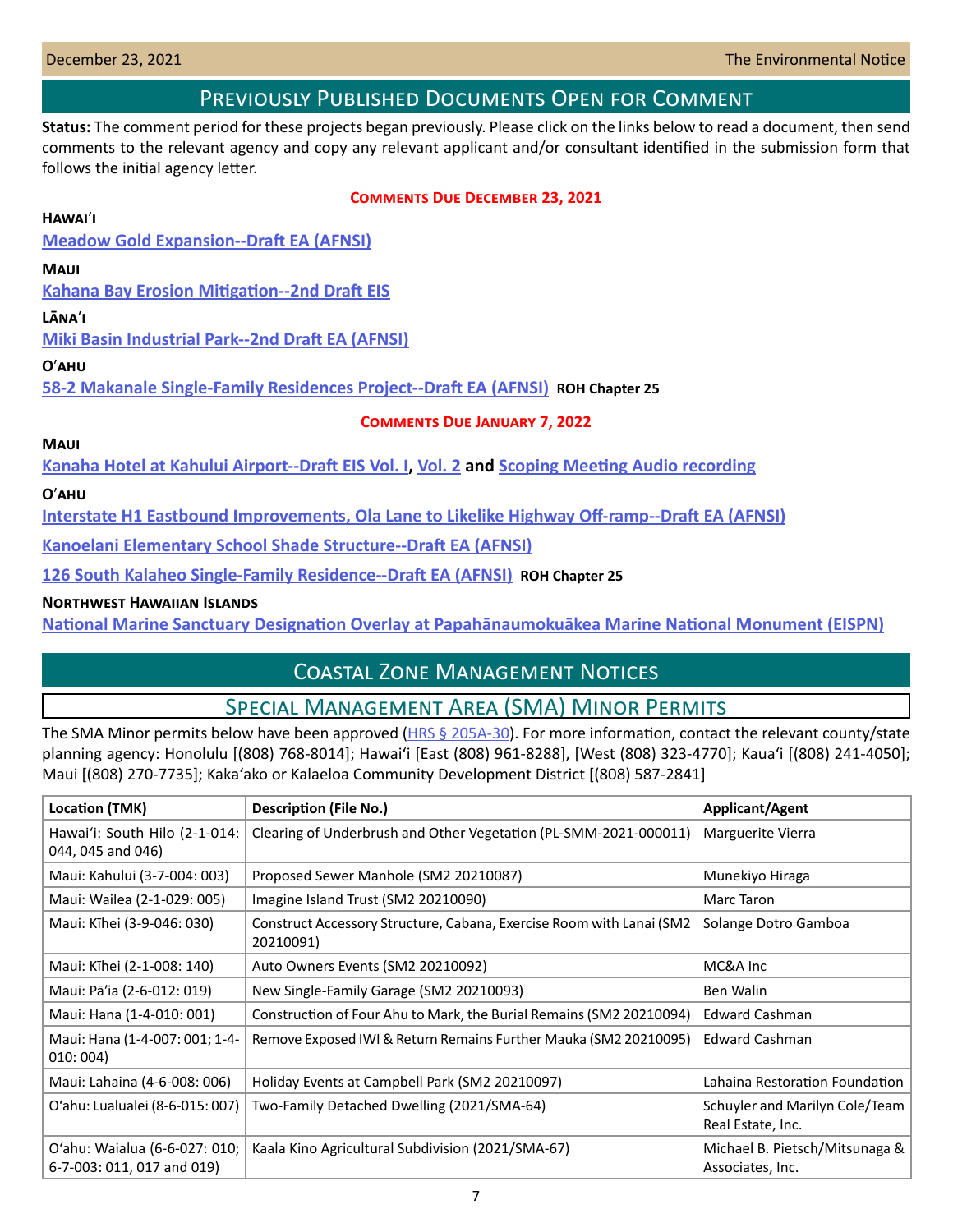# **SHORELINE NOTICES**

# Applications for Shoreline Certification

<span id="page-7-0"></span>The shoreline certification applications below are available for review and comment at the Department of Land and Natural Resources offices on Kaua'i, Hawai'i, Maui, and Honolulu, 1151 Punchbowl Street, Room 220 ([HRS § 205A-42](https://www.capitol.hawaii.gov/hrscurrent/Vol04_Ch0201-0257/HRS0205A/HRS_0205A-0042.htm) and [HAR § 13-](https://dlnr.hawaii.gov/ld/files/2013/07/Ch13-222-Amend-Compil-Stand-Rev1.pdf) [222-12](https://dlnr.hawaii.gov/ld/files/2013/07/Ch13-222-Amend-Compil-Stand-Rev1.pdf)). **Maps and photos of each application file can be viewed [here](https://ags.hawaii.gov/survey/shoreline/#apps)**. All comments shall be submitted in writing to the State Land Surveyor, 1151 Punchbowl Street, Room 210, Honolulu, HI 96813 and postmarked no later than 15 calendar days from the date of this public notice of the application. For more information, call Ian Hirokawa at (808) 587-0420.

| File No. | Location                         | <b>TMK</b>                  | Applicant                             | Owner                                                         |
|----------|----------------------------------|-----------------------------|---------------------------------------|---------------------------------------------------------------|
| OA-1974  | 10 Kamani Place, O'ahu 96734     | $(1)$ 4-3-015: 055          | Walter P. Thompson, Inc.              | Jennifer A. Rainin 2007 Trust                                 |
| OA-1975  | 59-549 Ke Iki Road, O'ahu 96712  | $(1)$ 5-9-003: 008          | Kenn Nishihira                        | The Norcross Jenkins Family Trust                             |
| MA-769   | 2780 Keka'a Drive, Maui 96761    | $(2)$ 4-4-008: 007          | Warren S. Unemori Engineering Inc.    | <b>Pleasant Travel Service</b>                                |
| MA-770   | 22 and 23 Wa'a Place, Maui 96779 | $(2)$ 2-6-011: 023<br>& 024 | Ailana Surveying & Geomatics, LLC     | Tatiana Botton (parcel 024) and<br>Mark Freiborg (parcel 023) |
| HA-615   | Along Naupaka Kai Place, Hawai'i | $(3) 6 - 9 - 009:004$       | Wes Thomas Associates                 | Serenity on the Sea, LLC                                      |
| KA-462   | 3532 Moloa'a Road, Kaua'i 96703  | $(4)$ 4-9-014: 026          | Lucas Breckenridge & Associates, Inc. | <b>Russell Calderone</b>                                      |

# Proposed Shoreline Certifications and Rejections

The shoreline notices below have been proposed for certification or rejection by the Department of Land and Natural Resourc-es [\(HRS § 205A-42](http://HRS § 205A-42) and [HAR § 13-222-26\)](https://dlnr.hawaii.gov/ld/files/2013/07/Ch13-222-Amend-Compil-Stand-Rev1.pdf). Any person or agency who wants to appeal shall file a notice of appeal in writing with DLNR no later than 20 calendar days from the date of this public notice. Send the appeal to the Board of Land and Natural Resources, 1151 Punchbowl Street, Room 220, Honolulu, Hawai'i 96813.

| File No. | <b>Status</b>      | Location                                                       | тмк                     | Applicant                                 | Owner                  |
|----------|--------------------|----------------------------------------------------------------|-------------------------|-------------------------------------------|------------------------|
|          | OA-1955   Proposed | 68-229 Crozier Loop, O'ahu 96791                               | $(1)$ 6-8-005: 032 por. | Leaps & Boundaries, Inc.                  | Crozier Ohana, LLC     |
| OA-1969  | Proposed           | 6973 Kalaniana'ole Highway, O'ahu   (1) 3-9-002: 031<br>96825  |                         | Austin Tsutsumi &<br>Associates           | NMG HI properties, LLC |
| HA-614   | Proposed           | 39-3298 Old Mamalohoa Hwy, Hawai'i   (3) 3-9-001: 024<br>96774 |                         | <b>Engineers Surveyors</b><br>Hawaii, Inc | Dennis Schmitz         |

# **FEDERAL NOTICES**

As a courtesy, listed below are some relevant entries from the Federal Register published since the last issue of *The Environmental Notice*. **For more information, click on the title link of any entry**, also available at [www.federalregister.gov.](http://www.federalregister.gov)

# **Rule: [Pacific Island Fisheries; 2022 Northwestern Hawaiian Islands Lobster Harvest Guideline](https://www.federalregister.gov/documents/2021/12/16/2021-27269/pacific-island-fisheries-2022-northwestern-hawaiian-islands-lobster-harvest-guideline) (published by the**

**National Oceanic and Atmospheric Administration on 12/16/2021)**

NMFS establishes the annual harvest guideline for the commercial lobster fishery in the Northwestern Hawaiian Islands (NWHI) for calendar year 2022 at zero lobsters.

# **Notice: [Pacific Island Fisheries; Experimental Fishing Permit Application](https://www.federalregister.gov/documents/2021/12/15/2021-27083/pacific-island-fisheries-experimental-fishing-permit-application) (published by the National Oceanic and Atmospheric Administration on 12/15/2021)**

NMFS announces that the Hawaii Longline Association (HLA) has applied for an experimental fishing permit (EFP) to test tori lines (bird scaring devices) in the Hawai'i shallow-set longline fishery for swordfish. The intent of the EFP is to test new ways to discourage seabird interactions that also increase operational flexibility. NMFS must receive comments by January 14, 2022.

# **Notice: [Pacific Remote Islands Marine National Monument; Monument Management Plan](https://www.federalregister.gov/documents/2021/12/21/2021-27535/pacific-remote-islands-marine-national-monument-monument-management-plan) (published by the**

# **National Oceanic and Atmospheric Administration and the Fish and Wildlife Service on 12/21/2021)**

NOAA & USFWS, as co-leads, announce their intention to prepare a Monument Management Plan (MMP) for the Pacific Remote Islands Marine National Monument. NOAA and USFWS are seeking input on issues, concerns, ideas, and suggestions for the future management of the Monument. NOAA and USFWS will also prepare a draft environmental assessment, concurrent with the management plan, to evaluate potential effects of implementing the proposed management alternatives for the Monument. Following the completion of the MMP, USFWS will prepare new individual Comprehensive Conservation Plans (CCPs) and revise existing CCPs for National Wildlife Refuges within the Monument, as appropriate. Submit comments by January 20, 2022.